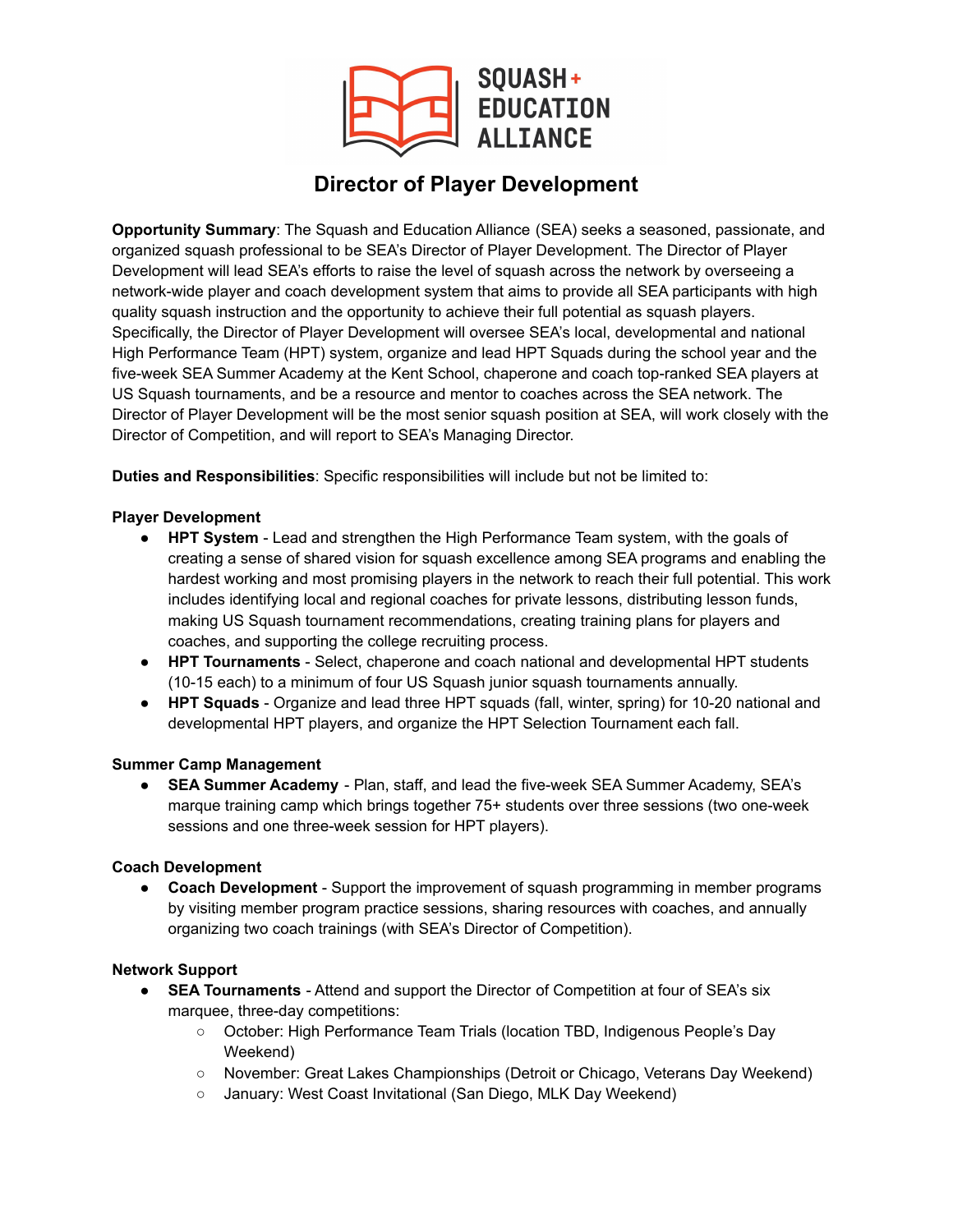- February/March: Team Nationals (Philadelphia, US Squash Specter Center)
- June: Individual Nationals (Amherst & Williams Colleges)
- July: Summer Midwest Championships (Kenyon College)
- **Grantmaking** Participate in SEA's grant-making efforts that are focused on raising the level of play and coaching across the network with grants.
- **Partnerships** Collaborate with organizations that can enhance SEA's player and coach development (US Squash National Team coaches, US Squash coach accreditation personnel, and club coaches).

### **Qualifications & Experience**

- Years of experience as a squash coach, ideally at a variety of levels.
- Experience in organizing squash camps and a passion for developing squash players and coaching coaches.
- Experience as a student, volunteer, or staff member of an SEA member program a plus.
- Valid US driver's license and ability to drive a 15-passenger vehicle.

#### **Qualities & Skills**

- Exceptional interpersonal skills and ability to build strong relationships with various stakeholders.
- Sets high standards for self and colleagues; highly self-motivated and thrives under pressure.
- Excellent attention to detail and project management skills, and the strong writing and communication skills.

**Hours & Travel**: SEA's main hours of operation are Monday-Friday, 9am-5pm, and our office is located in the Financial District of Manhattan. Beginning in the fall, SEA will have a hybrid model of 3 days in the office per week, and we will continually monitor this policy as public health and other circumstances permit. This role includes considerable travel – more than any other position at SEA. Annually, the position will include 20 weekends of work (Fri-Sun or Sat-Sun), or approximately half of the year's weekends. The travel includes visits to SEA member programs, attendance at tournaments and squads, and coaching at the five-week SEA Summer Academy in CT. After working on weekend days or federal holidays, the Director of Player Development receives comp days for each day worked.

#### *All SEA staff are expected to show proof of full vaccination (vaccine plus booster(s)) at start date.*

**Compensation & Benefits:** \$80,000 with the potential to earn considerably more depending on experience level. Includes four weeks of vacation annually, health insurance benefits, and, after one month of full-time service, a 401K matching plan. Vacation time must be taken outside of programming responsibilities.

#### **Start date**: September 2022

SEA is the umbrella organization and governing body of a network of 19 U.S. nonprofits and 5 international affiliate organizations that combine squash, academics, mentoring, travel, college support, and career readiness for more than 2,500 young people. Ninety-four percent of the high school graduates of our U.S. member programs matriculate to college, one-third attend top-100 ranked colleges, and more than two-thirds earn degrees in six years or less. SEA leads this network by launching new programs, promoting best practices to ensure the highest quality programming among member organizations, and providing additional educational and athletic experiences for students and alumni of our member programs.

SEA is committed to diversity, equity, and inclusion. Please visit our [website](https://squashandeducation.org/diversity-equity-and-inclusion/) to read our full statement.